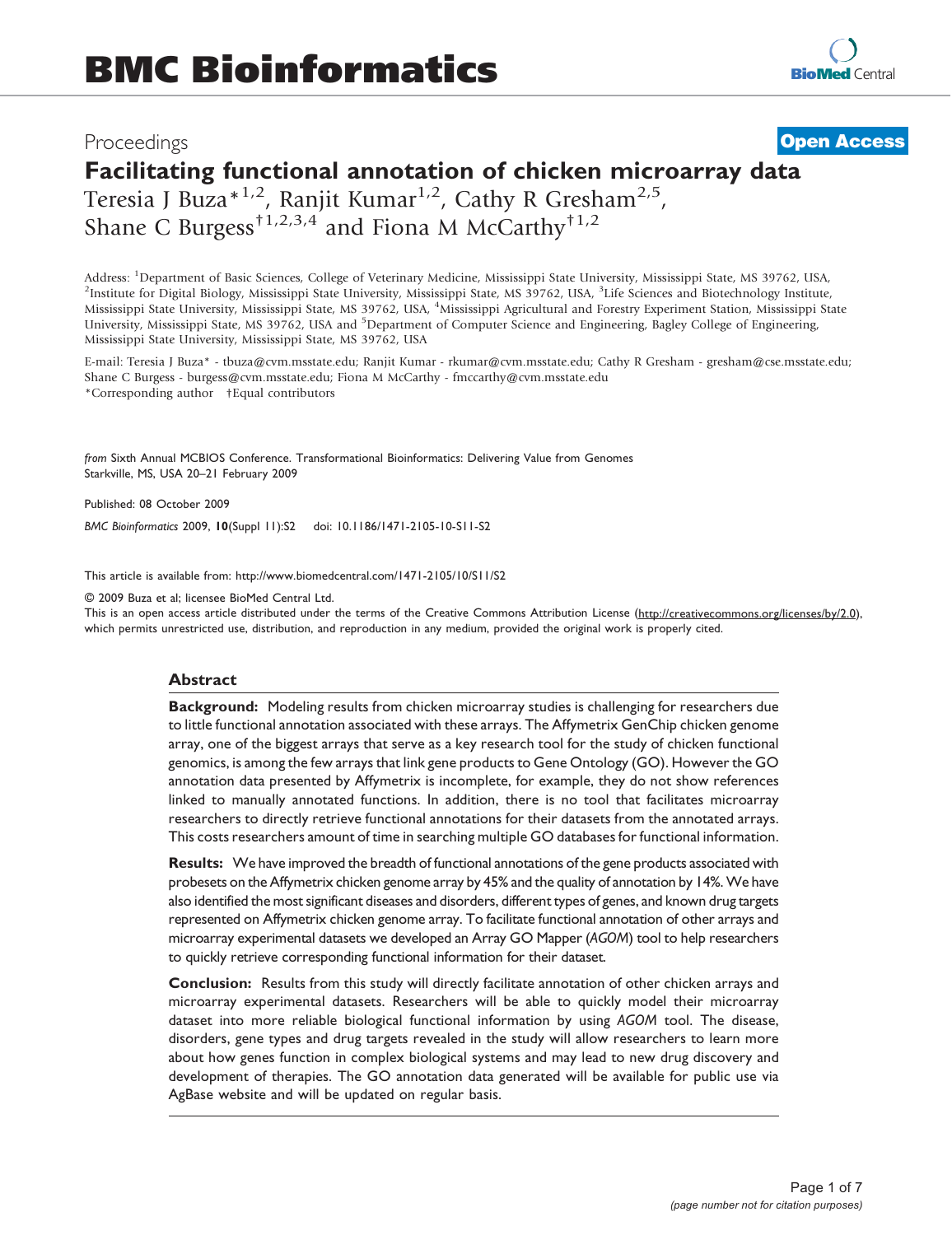## **Background**

The development of microarray high-throughput screening platforms for chicken is an important step for gene expression profiling in changes occurring in avian as a response to different challenges and stimuli [\[1-3\]](#page-6-0). The chicken research community uses microarrays for a wide range of applications, including gene expression analysis [[1](#page-6-0),[4](#page-6-0)], exon expression analysis [[5-7\]](#page-6-0), novel transcript discovery [[8\]](#page-6-0), genotyping [\[9,10\]](#page-6-0) and resequencing [[11,12](#page-6-0)]. In addition, microarray analysis can also be combined with chromatin immunoprecipitation to perform genome-wide identification of transcription factors and their respective binding sites [[13\]](#page-6-0).

According to statistics obtained from "Gallus Expression in Situ Hybridization Analysis" (GEISHA; [http://geisha.](http://geisha.arizona.edu/geisha/microarray.jsp) [arizona.edu/geisha/microarray.jsp;](http://geisha.arizona.edu/geisha/microarray.jsp) 03/14/2009), there is already significant resources constructed for the "Whole Genome" Chicken Microarrays. Listed in GEISHA are: 1) Arizona Gallus gallus 20.7 K Long Oligo Array, 2) Affymetrix array which cover 32,773 transcripts corresponding to over 28,000 chicken genes, 3) FHCRC Chicken 13 K Array, 4) University of Delaware-Larry Cogburn which produced UD\_Liver\_3.2 K, UD 7.4 K Metabolic/Somatic Systems, Chicken Neuroendocrine System 5 K and the DEL-MAR 14 K Integrated Systems and 5) ARK Genomics which offers a 1,153 clone chicken embryo array, a 5,000 cDNA chicken immune array, and a 4,800 clone chicken neuroendocrine array. Gene Expression Omnibus (GEO), publicly accessible through the World Wide Web at [http://www.ncbi.nlm.](http://www.ncbi.nlm.nih.gov/geo) [nih.gov/geo,](http://www.ncbi.nlm.nih.gov/geo) is a curated public repository for highthroughput gene expression data [[14,15](#page-6-0)]. Platform is one of central data entities of GEO which contains a list of probes that define what set of molecules may be detected and can easily be browsed, queried and retrieved to fit user's interests [[14,16](#page-6-0)].

Comprehensive annotation of these arrays will benefit chicken researchers, because they will be able to functionally model their expressed dataset to obtain relevant information about their biological system. However, most arrays are not associated to any functional information. The only array that is comprehensively annotated to GO is the Affymetrix chicken GeneChip array [[17\]](#page-6-0). This array is the mostly used for gene expression studies as shown in a survey when the chicken research community was polled in July 2008 [http://doodle.com/participation.html?pollId=](http://doodle.com/participation.html?pollId=zwvmhpt5t23tvfv8) [zwvmhpt5t23tvfv8.](http://doodle.com/participation.html?pollId=zwvmhpt5t23tvfv8) The Affymetrix NetAffx database links probesets on Affymetrix GenChip microarrays to GO using data from the GO Consortium [[18\]](#page-6-0). However, the GO evidence codes are not linked to any reference that was used to make functional assertions. This is a challenge to researchers who want to associate their dataset with functional information at the same time showing supporting evidence. For example, use of an experimental evidence code in a GO annotation should be associated with a paper that displays results from a physical characterization of a gene/gene product being annotated. This allows the researcher to access the detailed information that was used to make the GO annotation.

In this study we have re-annotated all gene products associated with probesets on Affymetrix chicken genome array using GO standards. However, the GO describes normal gene or gene product function [\[19](#page-6-0)] such that information about which genes are associated with significant diseases and disorders and which are known to be drug targets is not captured using the GO. This type of information would clearly benefit researchers in modeling diseases. We therefore used Ingenuity Pathway Analysis to identify significant diseases, disorders, drug targets and types of gene represented on Affymetrix chicken genome array. Furthermore, we demonstrate how other microarrays can be annotated using the annotations from Affymetrix chicken array.

## **Results**

#### Initial assessment of structural and functional annotation of chicken array

Most of chicken arrays currently available are linked to either gene or gene products but very few of the arrays are annotated to any functional information [\(Table 1\)](#page-2-0). The Affymetrix chicken array was chosen for this study because it represents most of genomic elements annotated on chicken genome. Initial assessment of annotation of Affymetrix chicken genome array are shown (Additional file [1](#page-5-0)). Over 97% of chicken Affymetrix probesets are mapped to 27,852 genes or gene products in total. Other probesets represented on this array are for studying 17 different avian viruses. About 51% of the probesets are associated with GO annotations made for 12,457 genes or gene product.

#### Functional annotation and GO annotation quality

The GO annotation of Affymetrix chicken probesets does not show any reference supporting the evidence of the annotation as pointed out in methods section. We reannotated all gene products represented on this array, regardless of their initial annotations, according to GO standards. We were able to increase the number of GO annotations in all three ontologies [\(Figure 1](#page-2-0)); reannotation increased the total GO annotations by 45%, the number of annotated gene products by 10% and the number of probe sets linked to annotated gene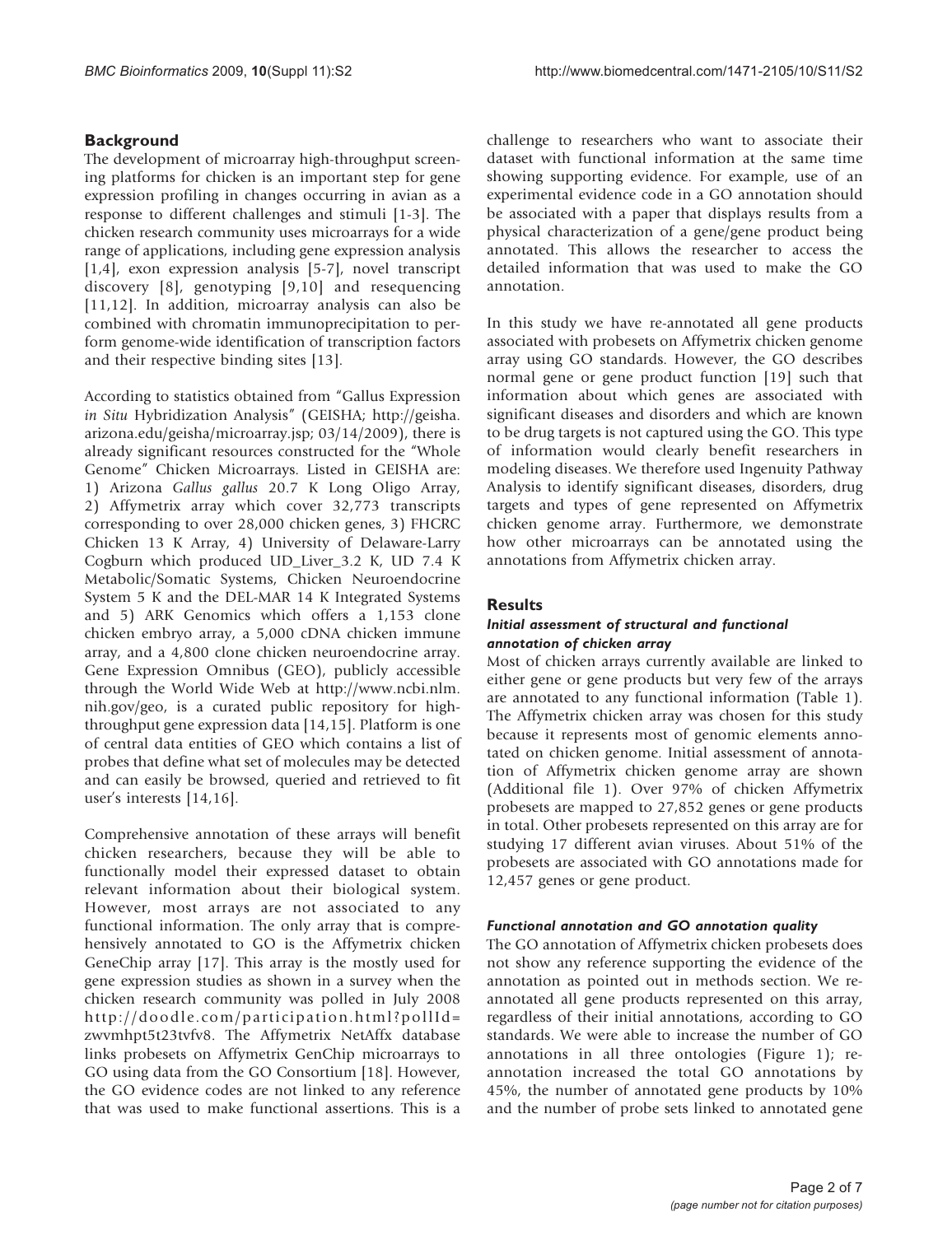| <b>Name of Microarray</b>                               | Size   | <b>Cross reference</b> |                |    |      |
|---------------------------------------------------------|--------|------------------------|----------------|----|------|
|                                                         |        | Gene/EST               | <b>Protein</b> | GO | Evd* |
| ARK-Genomics G. gallus 20 K v1.0 (GPL5480)              | 22.176 |                        |                |    |      |
| ARK-Genomics G. gallus 13 K v4.0 (GPL5673)              | 27,648 |                        |                |    |      |
| Affymetrix GenChip® chicken genome array                | 38.535 |                        |                |    |      |
| Chicken 44 K custom Agilent microarray (GPL4993)        | 42,034 |                        |                |    |      |
| Arizona Gallus gallus 20.7 K Oligo Array v1.0 (GPL6049) | 21,120 |                        |                |    |      |
| FHCRC Chicken 13 K Array (GPL1836)                      | 15.769 |                        |                |    |      |
| Custom 4 × 2 K miRNA microarray (#4166) (GPL7472)       | 1.412  |                        |                |    |      |
| Chick Pineal 2004 (GPL1289)                             | 9.056  |                        |                |    |      |
| DEL-MAR 14 K Integrated Systems(GPL1731)                | 19,200 |                        |                |    |      |
| Avian Innate Immunity Microarray (AIIM) (GPL1461)       | 14.877 |                        |                |    |      |
| UD 7.4 K Metabolic/Somatic Systems (GPL1737)            | 7.680  |                        |                |    |      |
| UD_Liver_3.2 K (GPL1742)                                | 3.456  |                        |                |    |      |
| Chicken_Neuroendocrine_System_5 K (GPL1744)             | 7.000  |                        |                |    |      |

#### <span id="page-2-0"></span>Table 1: Initial assessment of structural and functional annotation of chicken array

Different chicken arrays (column 1) have different gene products represented on them (column 2). Column 3 & 4 shows whether the printed transcripts are linked to a gene (G), mRNA (R), EST or protein. GO in column 5 indicates GO functional annotation linked to gene products represented on these arrays and evd (column 6) indicates evidence code supporting the functional information. The (+) or (-) in columns 3 – 6 indicates presence or absence of the parameter in that specific column.

+ or - shows that the array is linked or not linked.

\*Evidence that support the GO annotation.





#### Figure 1

Functional annotation of Affymetrix chicken genome array. Original annotation of Affymetrix chicken array (grey bars) were compared with re-annotated GO (black bars). All biological ontologies show improvements realized from the re-annotation.

products by 13%. Moreover, the quality of the original GO annotations in all three GO ontologies, as determined by GAQ score [[20\]](#page-6-0), was improved by the additional annotations (Figure 2). Briefly, the GAQ score quantitatively assess the level of detail provided by the GO annotation and the type of evidence used to make the annotations. The overall mean GAQ score of all annotations regardless of biological ontology, increased from 52 to 66.

# Original GO annotation

#### Figure 2 The mean GAQ score of the GO annotation.

The mean GAQ scores are calculated for both original (black bar) and re-annotated (grey bar) GO annotations. The mean GAQ score is based only on the unique gene products with GO, not individual the probesets.

Additional functional information was obtained using the Ingenuity Pathway Analysis (IPA) tool to identify the significant biological functions, diseases and disorders that are represented on Affymetrix chicken genome array [\(Table 2](#page-3-0)). The most significant diseases and disorders represented on this array are cancer and genetic disorders, respectively. Cell death was identified to be the most significant molecular and cellular function while organismal survival was the most significant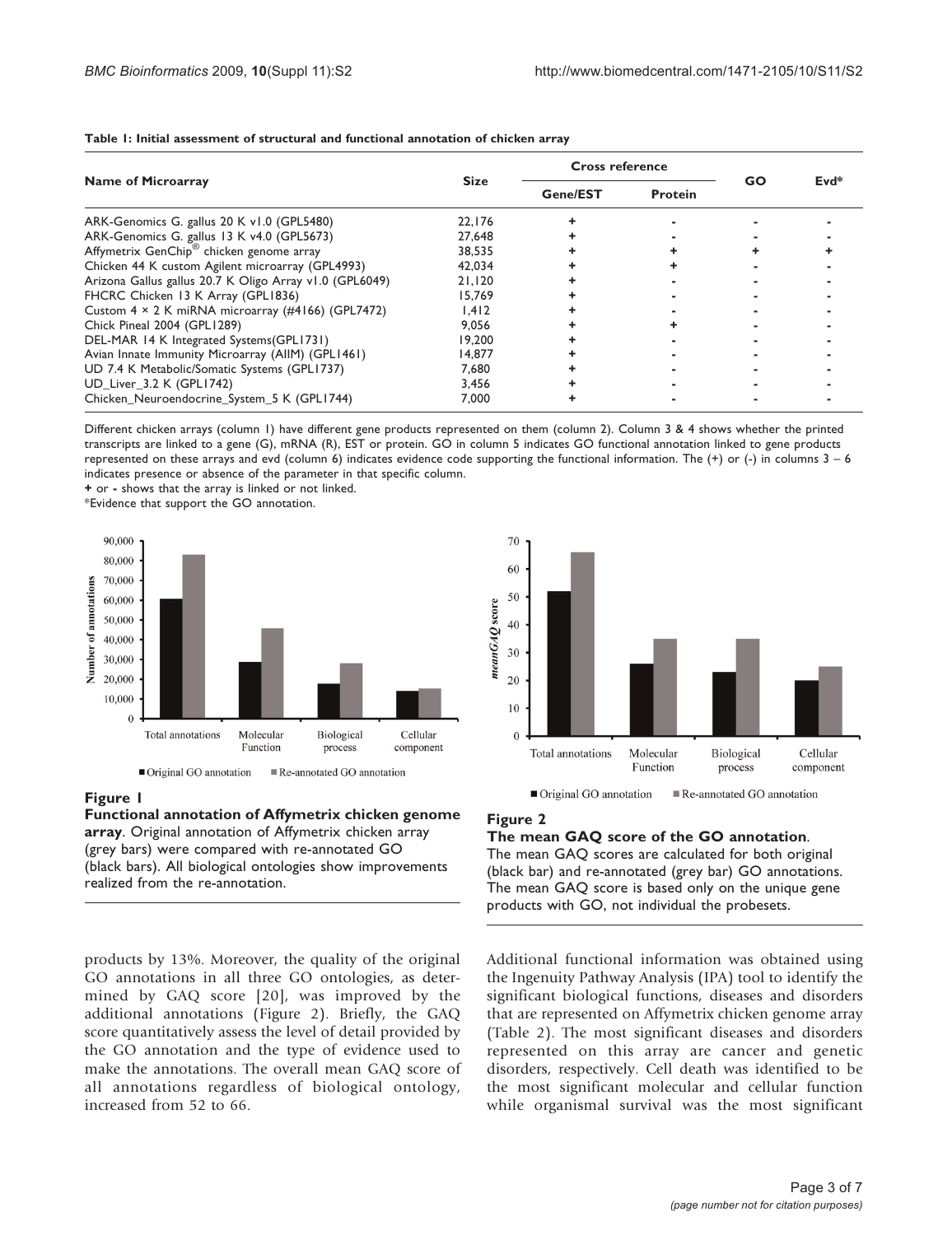| <b>Biological Function</b>        | Number of<br>Genes | P-value*                  |  |
|-----------------------------------|--------------------|---------------------------|--|
| <b>Diseases and Disorders</b>     |                    |                           |  |
| Cancer                            | 2,298              | $2.43E-53 - 6.86E-08$     |  |
| Neurologic disease                | 1,219              | $4.94E-52 - 6.76E-08$     |  |
| Genetic disorder                  | 1,152              | $6.69E-37 - 6.69E-37$     |  |
| Cardiovascular disease            | 583                | $3.18E-36 - 6.17E-08$     |  |
| Developmental disease             | 554                | $6.01F-30 - 6.17F-08$     |  |
| Molecular and Cellular            |                    |                           |  |
| <b>Functions</b>                  |                    |                           |  |
| Cell death                        | 1,604              | $1.19E - 55 - 6.51E - 08$ |  |
| Cellular growth and proliferation | 1,774              | $6.66E-42 - 4.87E-08$     |  |
| Cellular development              | 1.231              | $1.00E-35 - 5.68E-08$     |  |
| Gene expression                   | 1.231              | $2.82E-35 - 2.21E-08$     |  |
| Cellular movement                 | 931                | $1.89E-32 - 6.78E-08$     |  |
| <b>Physiological System</b>       |                    |                           |  |
| <b>Development and Function</b>   |                    |                           |  |
| Organismal survival               | 718                | $5.95E-38 - 1.18E-12$     |  |
| Tissue development                | 920                | $6.07E-36 - 4.30E-08$     |  |
| Organismal development            | 879                | $5.40E-34 - 5.36E-08$     |  |
| Organ development                 | 585                | $2.33E-33 - 4.90E-08$     |  |
| Tissue morphology                 | 666                | $2.03E-27 - 1.20E-08$     |  |

<span id="page-3-0"></span>Table 2: Biological functions represented on Affymetrix chicken GenChip® array

Significant biological functions represented on Affymetrix chicken genome array.

\*Based on Fisher's Exact Test P-value ≤ 0.05.

process among the physiological system development. Different types of genes and known drug targets were also identified (Figure 3).

#### Tool for array GO mapping

Improved functional annotation of Affymetrix chicken array proved to facilitate the annotation of other arrays, such as the Arizona Gallus gallus 20.7 K Oligo Array v1.0 (GPL6049). An Array GO Mapper (AGOM) tool developed in this study was able to map Entrez genes, Ensembl genes and GenBank accessions from the Arizona array to Affymetrix annotations in order to retrieve GO annotations. We successfully identified 79% of genes that were common in both arrays (Figure 3), out of which 72% were mapped to GO annotations (Figure 4). The total number of GO annotations generated for Arizona array was 60,846. An example of output generated by AGOM is shown on additional file 2 which includes only the first 1,000 gene association lines generated for Arizona chicken array. The mean GAQ score associated with the GO annotations retrieved was 59 and was calculated by summing up all GAQ scores of all 60,846 GO associations and dividing these by the number of annotated gene products. These results provide an initial assessment of GO annotations available for the Arizona chicken array and demonstrates how GO annotations can be transferred to identical transcriptional elements represented on multiple arrays.





Types of genes and drug targets represented on Affymetrix GenChip® chicken genome array Sample figure title. The probesets matching different types of genes (A) were determined by using Ingenuity Pathway Analysis software. Some probesets were mapped to genes that are considered drug targets (B).



#### Figure 4

Distribution of genes and gene products represented on Affymetrix and Arizona chicken array.

#### **Discussion**

The major challenge that faces microarray researchers is interpretation of hundreds of differentially expressed genes into a biologically relevant context. The Gene Ontology (GO) Consortium provides a controlled vocabulary to annotate the biological knowledge associated with genes or gene products. In order to make the functional interpretation of microarray dataset less challenging, microarray developers can associate their arrays with functional information.

However, most chicken arrays either have no associated GO information or do not follow the GO annotation standards [\[21](#page-6-0)]. In this study we have re-annotated and improved the GO annotation of Affymetrix chicken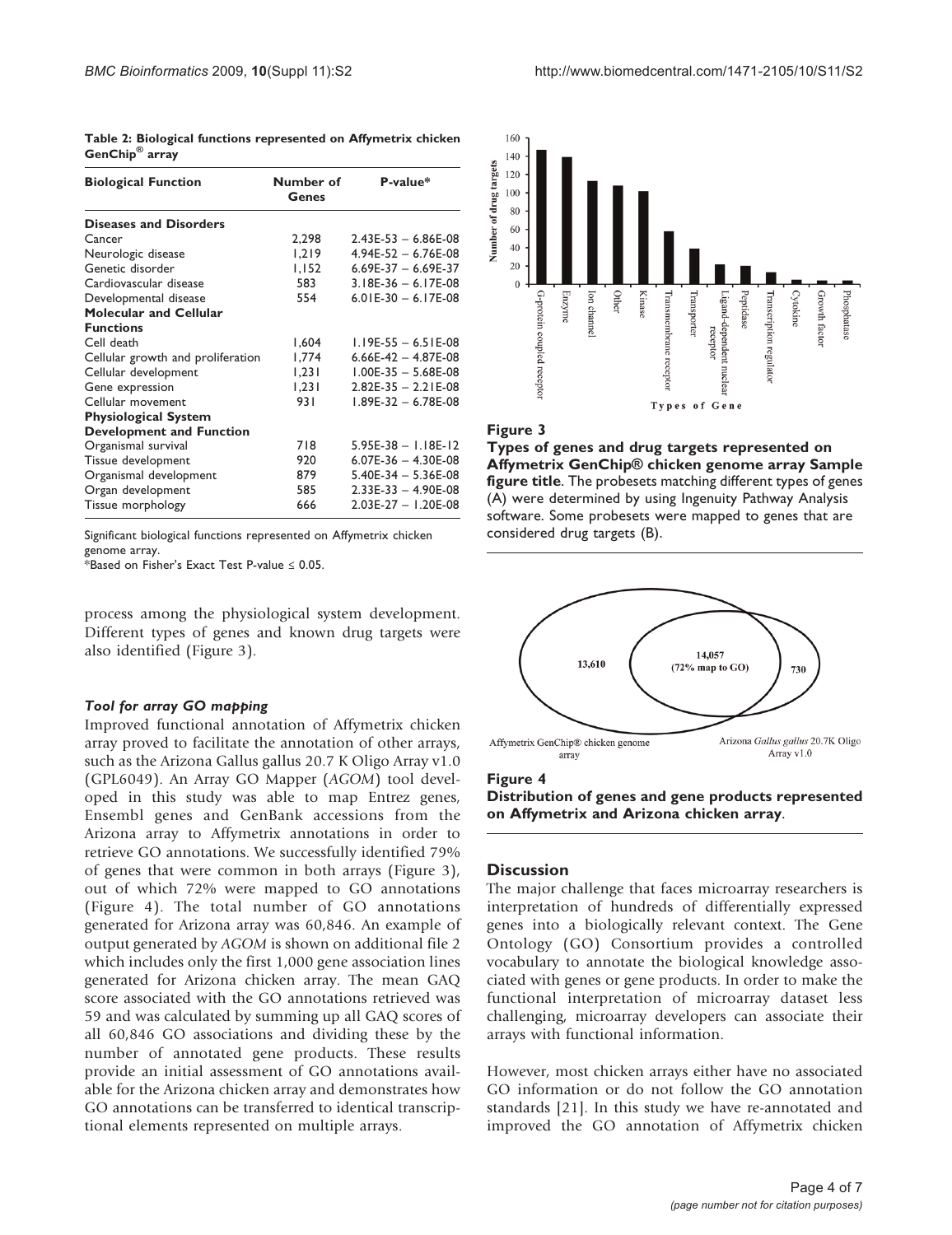genome array to facilitate annotation of other chicken arrays and microarray experimental datasets. Further, we developed the Array GO Mapper (AGOM) tool to generate GO annotations for chicken arrays with no GO information or for microarray experimental datasets and demonstrated its utility by annotating the Arizona chicken array which had no associated GO information. By implementing AGOM researchers will not only obtain functional information for their experimental dataset but will also obtain GAQ scores associated with each GO term retrieved. This will help researchers determine the quality of annotations made to their datasets and also help tracking the improvement made by any additional GO when there are any updates.

We also provided additional functional information not covered by the GO but is associated with the Affymetrix chicken genome array. This additional data broadens the ability of array users to model their datasets, for example infectious disease datasets. The additional information obtained on diseases, disorders and known drug targets represented on this array will provide light to future research in drug and therapy development.

#### Conclusion

Improved amount and quality of GO annotations of gene products represented on the Affymetrix chicken genome array will help researchers to model their genes of interest to high quality functional information by using AGOM tool. The existing chicken microarray studies can use AGOM and this demonstrates how this tool can enhance functional annotation in these studies. Annotation of microarrays of other species will be included in the future. The top significant diseases and disorders represented on the chicken array correlate well with how the chicken is used as a biomedical model organism to study human diseases and development. The identified gene types and drug targets allows researchers to learn more about how genes function in complex biological systems and may lead to new drug discovery and development of therapies.

#### Methods

#### Initial assessment of structural and functional annotation of chicken array

We downloaded 12 chicken array platforms deposited in the NCBI Gene Expression Omnibus (GEO: [http://www.](http://www.ncbi.nlm.nih.gov/geo/) [ncbi.nlm.nih.gov/geo/](http://www.ncbi.nlm.nih.gov/geo/)) database ([Table 1\)](#page-2-0). Affymetrix GenChip chicken genome array annotations were downloaded from the Affymetrix website [http://www.affyme](http://www.affymetrix.com)[trix.com](http://www.affymetrix.com). In each array we assessed whether the printed transcripts were structurally linked to any gene, EST or protein. Gene Ontology (GO) was used as criteria for initial assessment of functional annotation. The purpose of this assessment was to determine which whole chicken genome arrays could be used as reference for structural and functional annotation of other arrays or experimental datasets. Affymetrix chicken genome array was the only one that had been comprehensively structurally and functionally annotated and was selected for further improvement.

#### Functional annotation

Further assessment and improvement of GO annotation of the Affymetrix chicken array was necessary. The GO annotations associated with the probe sets on Affymetrix chicken array do not show detail information to support the annotation. For example; were experimental evidence codes are shown there is no any literature referenced to support the annotation. For this reason we decided to re-annotate all gene products linked to the probesets on this array, regardless of their original annotations, in order to provide high quality and standard functional information to the array users. We first used GORetriever [\[22](#page-6-0)] to download chicken GO annotations for all UniProtKB accessions linked to the probesets. Further annotations for linked gene products with RefSeq number and Ensembl gene identifiers were obtained from AgBase-community databases and Gene Ontology Annotation (GOA) project using an in-house Perl script (GOMapper.pl). Additional GO was retrieved by implementing an in-house tool (ISO.pl) to transfer the experimental GO annotations from 1:1 chickenhuman/mouse/rat orthologs to the corresponding chicken proteins orthologs. The improved GO annotations will be made available publicly via AgBase.

#### Additional functional information

In addition to the molecular function, biological process and cellular component annotations provided via the GO, other functional information is also useful for researchers wishing to assess the type of biological information represented by transcript printed on an array. For example, researchers will also benefit by knowing which genes on the array are associated with disease and disorders and which are known drug targets. We used Ingenuity Pathways Analysis (IPA) software to determine known drug targets and significant disease and disorders. The Fischer's exact test was used to calculate a P-value determining the probability that the biological functions, diseases or disorders assigned to the array datasets was due to chance alone.

#### Assessment of GO annotation quality (GAQ)

To assess the improvement made in the re-annotated functional annotations of the Affymetrix chicken array, the meanGAQ score for GO initially associated with the array was calculated as previously described [[20\]](#page-6-0) and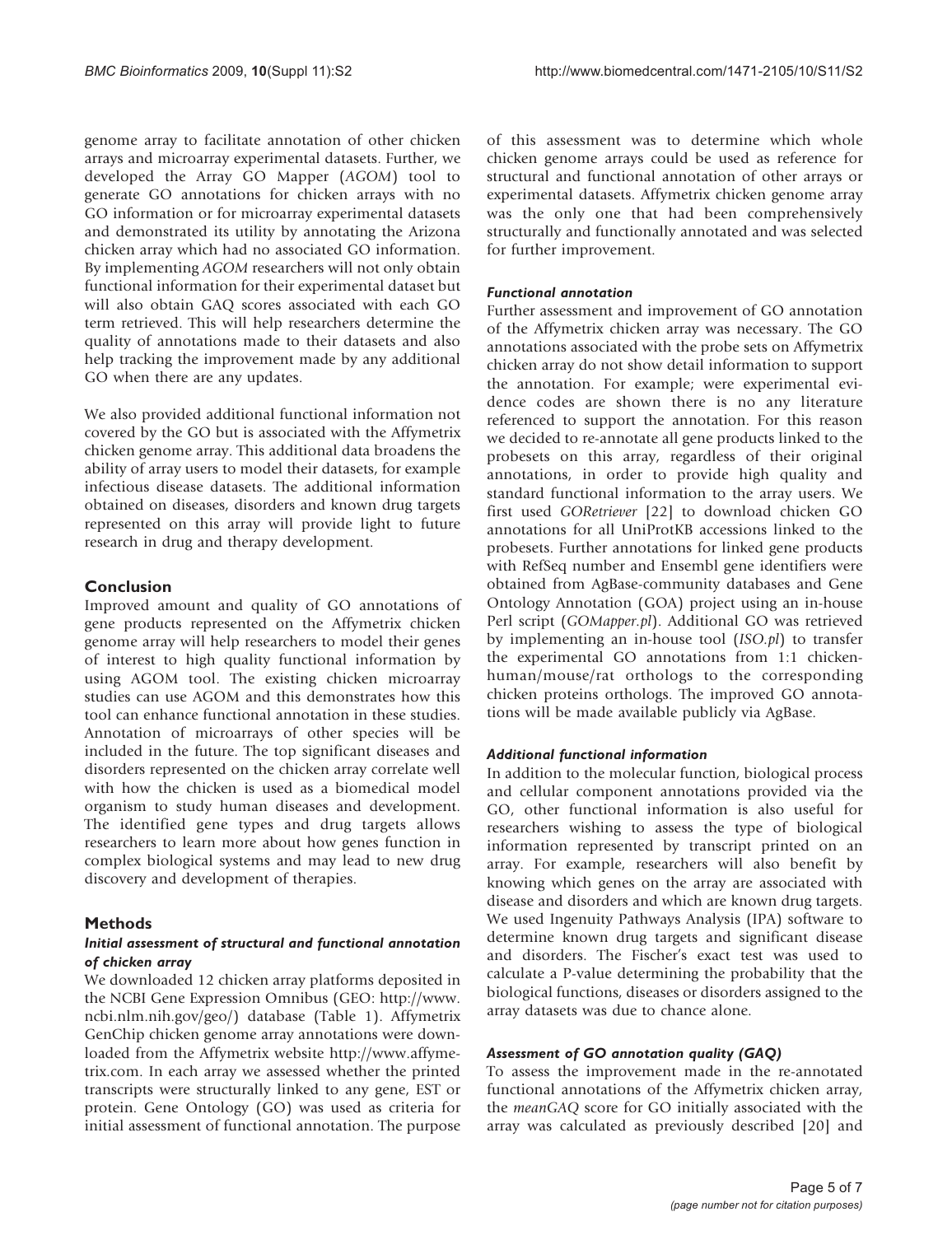<span id="page-5-0"></span>compared to that calculated for GO after re-annotations. Briefly, the GAQ score takes into account the quality of GO annotations by quantitatively assessing the level of detail provided by the GO annotation and the type of evidence used to make the functional association. Mathematically the GAQ score of a GO annotation (a) can be defined as the product of annotation depth in the ontology (Dd) and the evidence code rank (ECR) of the annotation, represented as:

$$
GAQ(a) = ECR_a \cdot Dd_a
$$

When you have a set of gene products (S) annotated to a number of GO terms (A), the GAQ score can be defined as:

$$
GAQ(S) = \sum_{a=1}^{A} (ECR_a \cdot Dd_a)
$$

In this study we reported the mean GAQ score based on number of gene products  $(n)$  that have GO and was calculated as:

$$
meanGAQ(S) = GAQ(S)/n
$$

#### Development of Array GO Mapper (AGOM)

AGOM was developed to GO annotate chicken arrays and chicken microarray experimental datasets using improved Affymetrix GO annotations generated in the work described here. The tool is written in Perl and works on both windows and Linux platforms. It requires a tab delimited input file containing the microarray dataset cross references for which the GO annotations are searched. The Affymetrix improved GO data file was used as a database to search from. This database contains 6 cross-reference identifier types, which facilitate mapping between arrays and experimental datasets. AGOM works with any type of array (whole genome and specific array platform) and experimental datasets with common identifier(s) between the arrays/datasets and the Affymetrix data. The gene associations are presented in 16 columns according to GO standards (Additional file 3). The depth of a GO term, evidence code rank and GAQ score of individual GO term associated with the Affymetrix GO data are in the last 3 columns of file.

We demonstrated AGOM implementation by searching GO annotation for Arizona chicken array (GPL6049) from improved Affymetrix chicken array GO data. The Arizona chicken array was chosen because it has no existing GO associated with its gene products ([Table 1\)](#page-2-0).

In addition, the Arizona array probes are linked to a variety of identifiers (GenBank accession, Entrez Gene ID and Ensembl ID) that can be used to search the Affymetrix GO data while most of other arrays contain only GenBank accessions (Additional file 3). For example, in this study GenBank accession, Entrez Gene ID and Ensembl ID linked to Arizona array were searched against the improved Affymetrix GO annotations to retrieve corresponding GO records. The output generated from the search includes Arizona array identifiers in the first 5 columns; Oligo\_ID (unique ID), GenBank accession, Entrez Gene ID, Ensembl ID and array Spot number. When a match is found the corresponding GO information is added to a tabdelimited output file.

AGOM is available via AgBase ([http://www.agbase.](http://www.agbase.msstate.edu/) [msstate.edu/](http://www.agbase.msstate.edu/); see under Array annotation) where users can use the tool directly online or can download it as a standalone program. When implementing the tool online, users will be given options to retrieve any data associated with the Affymetrix chicken array (Additional file 3). The script is also available upon request and advice is available by e-mail.

#### Competing interests

The authors declare that they have no competing interests.

#### Authors' contributions

TJB is responsible for the study designing, data generation, data analysis, formulation of workflow for AGOM and writing the draft of the manuscript. RK wrote the script for AGOM and contributed in manuscript preparation. CRG modified the script, developed AGOM webpage and contributed in manuscript preparation. Both FMM and SCB contributed in manuscript preparation and in technical advice. All authors read and approved the final manuscript.

#### Additional material

#### Additional file 1 Initial assessment of annotation of Affymetrix chicken genome array. Additional file descriptions text (including details of how to view the file, if it is in a nonstandard format). Click here for file [http://www.biomedcentral.com/content/supplementary/1471- 2105-10-S11-S2-S1.pdf]